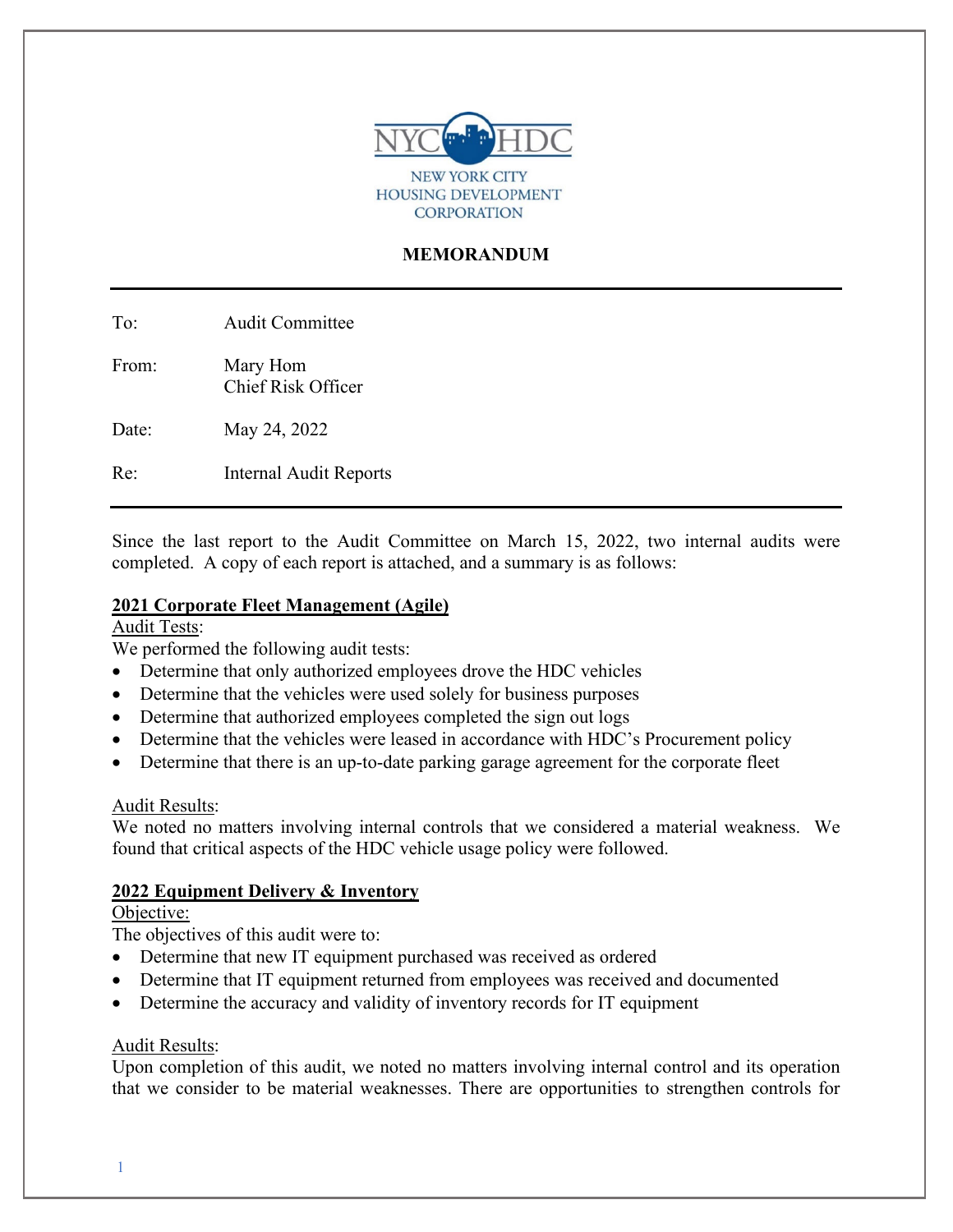managing IT inventory, including enhancing data entry of equipment into inventory, continuing to develop software solutions for documenting return of equipment, and updating policies and procedures to be in line with current business practices for inventory management. Management is amenable to these recommendations and has begun to address these enhancement opportunities.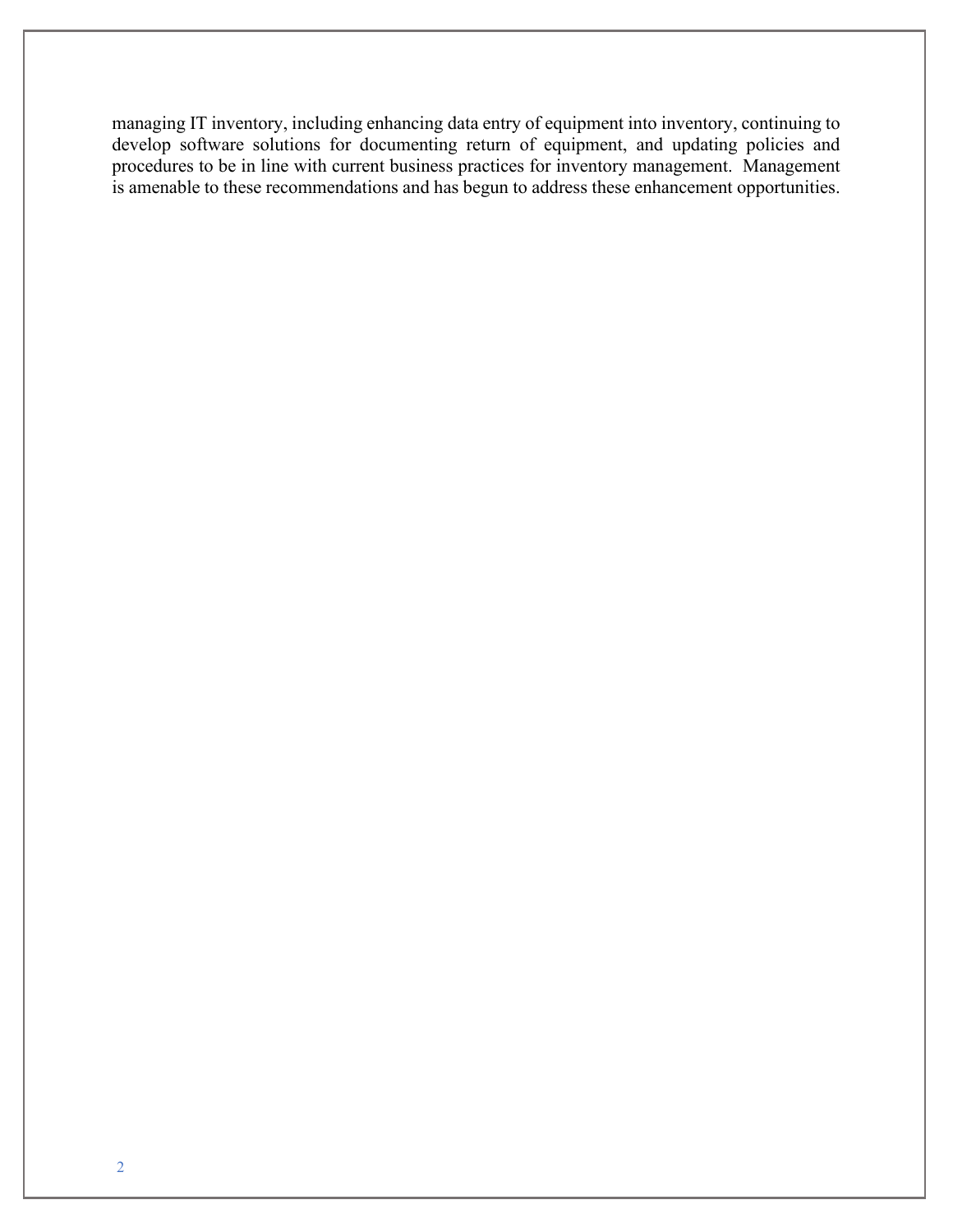

#### **CORPORATE FLEET MANAGEMENT**

| <b>Agile Audit</b>                                                                 | <b>CORPORATE FLEET MANAGEMENT</b>                                                              |                |
|------------------------------------------------------------------------------------|------------------------------------------------------------------------------------------------|----------------|
| <b>Audit Tests</b>                                                                 | Determine whether only authorized employees drove the HDC vehicles.<br>1.                      |                |
|                                                                                    | 2.<br>Determine whether the vehicles were used for business purposes.                          |                |
|                                                                                    | 3.<br>Determine whether the drivers completed the appropriate sign out log sheets.             |                |
|                                                                                    | 4.<br>Determine if the vehicles were leased in accordance with the Corporation's               |                |
|                                                                                    | Procurement policy.                                                                            |                |
|                                                                                    | Determine that there is an up-to-date parking garage agreement for the corporate<br>5.         |                |
|                                                                                    | fleet of vehicles.                                                                             |                |
| <b>Scope</b>                                                                       | January 1, 2021 to December 31, 2021                                                           |                |
| Methodology                                                                        | Review selected sign out log sheets to determine compliance with corporate car<br>$\bullet$    |                |
|                                                                                    | usage policy                                                                                   |                |
|                                                                                    | Review the vehicles' lease agreements to ensure that the vehicles' leases are up-<br>$\bullet$ |                |
|                                                                                    | to-date                                                                                        |                |
|                                                                                    | Review the parking garage agreement to ensure that it is up-to-date                            |                |
| <b>Audit Summary</b>                                                               | Upon completing the audit, we noted no matters involving internal controls that we             |                |
|                                                                                    | considered a material weakness. We found that critical aspects of the HDC vehicle              |                |
|                                                                                    | usage policy were followed.                                                                    |                |
|                                                                                    | •Vehicle users are listed on the HDC Approved Drivers List, and vehicles are used for          |                |
|                                                                                    | business purposes.                                                                             |                |
|                                                                                    | • Vehicles are leased in accordance with the HDC Procurement Policy.                           |                |
| •HDC vehicles are parked in a safe parking garage on weekends and when not in use. |                                                                                                |                |
| <b>Testing Results</b>                                                             |                                                                                                |                |
| <b>Audit Test</b>                                                                  | <b>Result</b>                                                                                  | Recommendation |
| Determine whether only authorized                                                  | Confirmed that the drivers completed their                                                     | No issues      |
|                                                                                    |                                                                                                |                |
| employees drove the HDC vehicles                                                   | MVR certification and included their                                                           |                |
|                                                                                    | current driver's license. A review of sign-                                                    |                |
|                                                                                    | out logs also revealed that only authorized                                                    |                |
|                                                                                    | employees drove the HDC vehicles.                                                              |                |
| Determine whether the vehicles were                                                | Reviewed the selected sample log sheets and                                                    | No issues      |
| used for business purposes                                                         | confirmed that the drivers were scheduled                                                      |                |
|                                                                                    | for on-site inspections, and the cars were                                                     |                |
|                                                                                    | used for business purposes.                                                                    |                |
| Determine<br>whether<br>drivers<br>the                                             | Reviewed the sample selection of sign out                                                      | No issues      |
| completed the appropriate sign out log<br>sheets                                   | log sheets to determine if they were                                                           |                |
|                                                                                    | correctly completed and vehicles were                                                          |                |
|                                                                                    | signed out according to HDC policy.                                                            |                |
| Determine if the vehicles are leased                                               | Reviewed the most recent vehicle lease                                                         | No issues      |
| in accordance with the Corporation's                                               | agreement to test the three-bid policy.                                                        |                |
| Procurement policy                                                                 | Confirmed that the vehicles were leased in                                                     |                |
|                                                                                    | accordance with HDC Procurement policy.                                                        |                |
| Determine if there is an up-to-date                                                | Reviewed the parking garage agreement                                                          | No issues      |
| parking garage agreement for the                                                   | between HDC and Ann's Enterprise Garage                                                        |                |
| corporate fleet of vehicles                                                        | and confirmed that the garage agreement is<br>current.                                         |                |